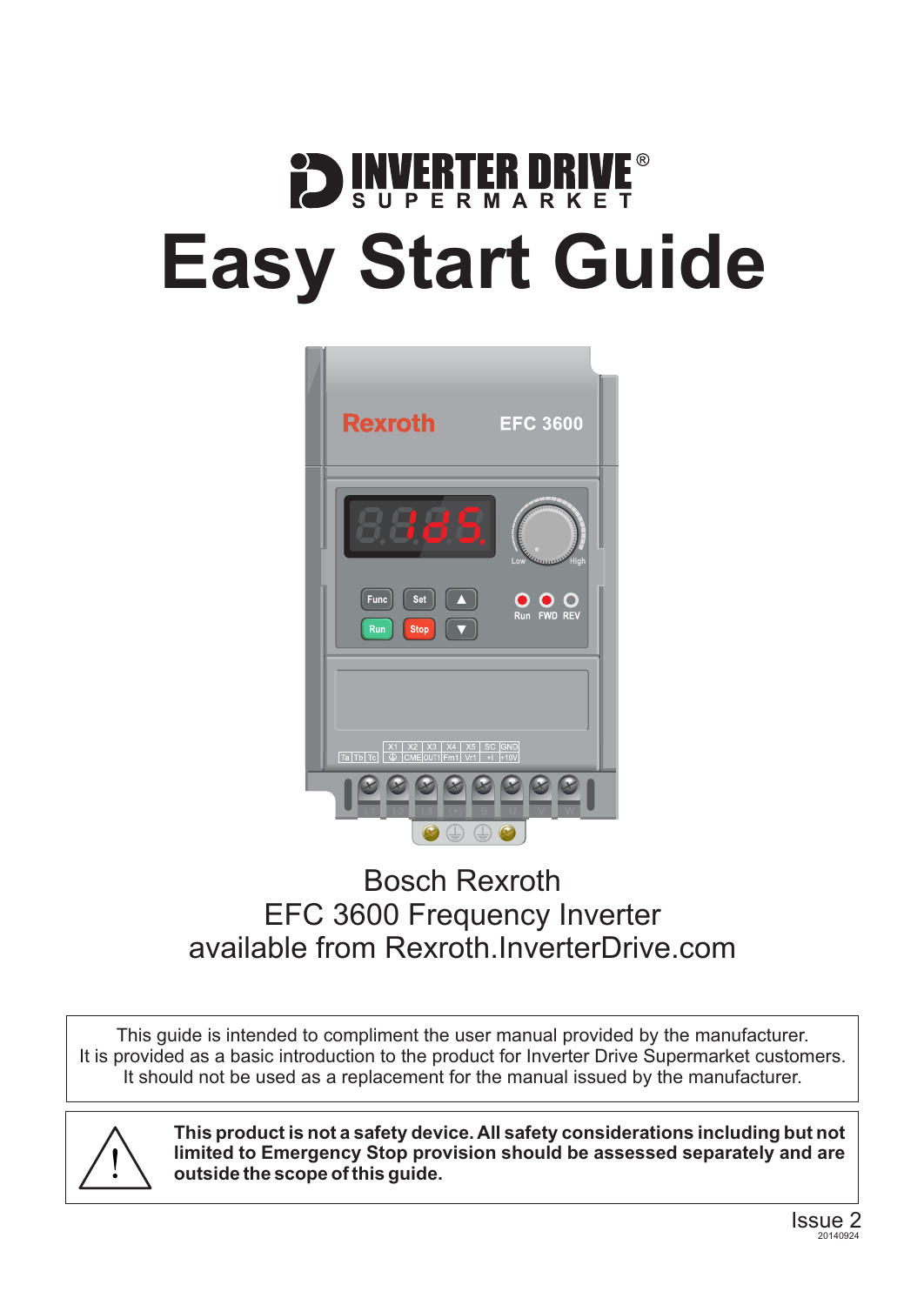

This guide covers the Bosch Rexroth EFC3600 only It is not suitable for use with the EFC3610 or any other product range.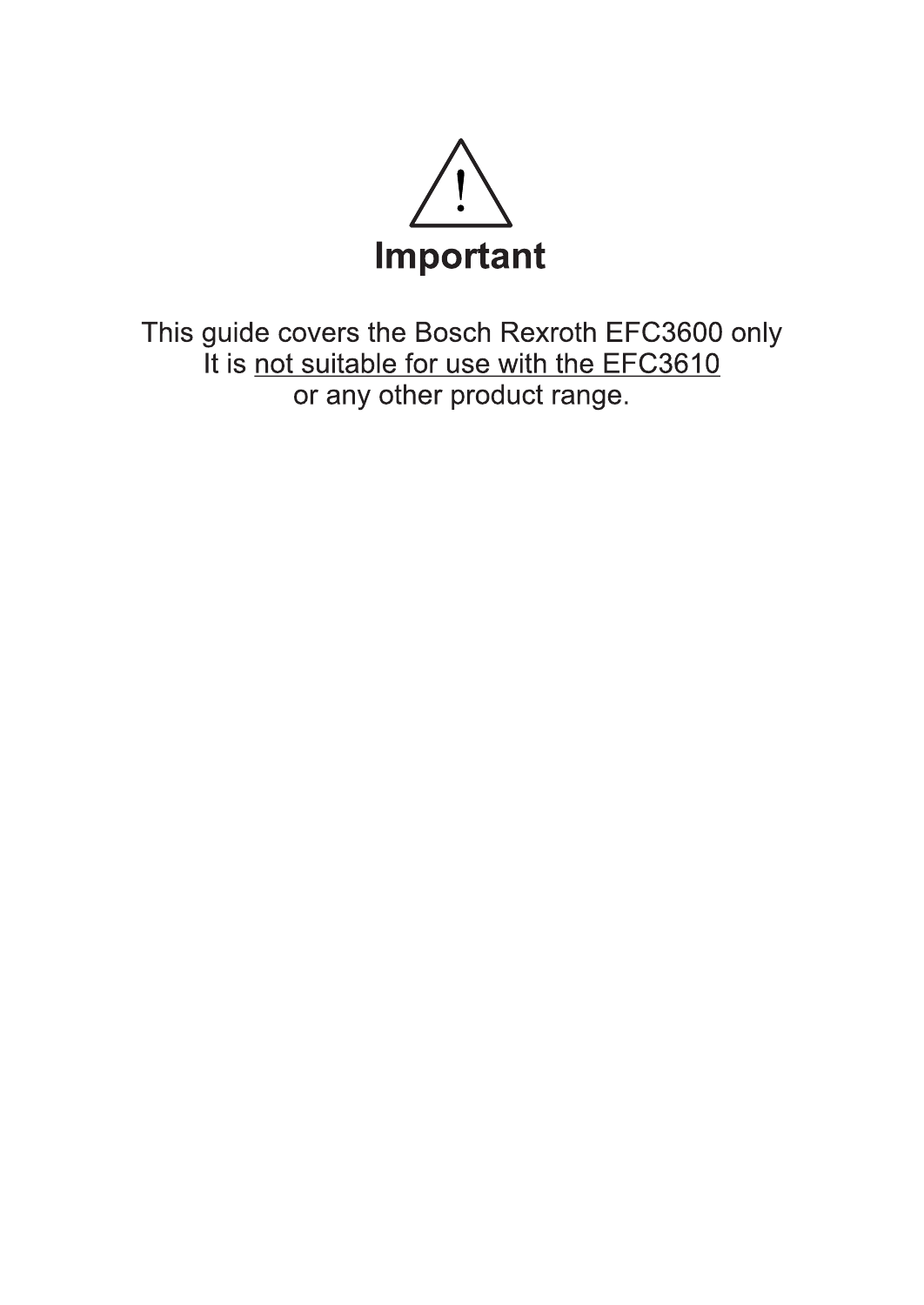

### **Contents**

| Page 1  | Contents                                                                                     |
|---------|----------------------------------------------------------------------------------------------|
| Page 2  | Power and Motor Connections (Single Phase)                                                   |
| Page 3  | Power and Motor Connections (Three Phase)                                                    |
| Page 4  | <b>Motor Connections - Star and Delta</b>                                                    |
| Page 5  | <b>Parameters - Overview</b>                                                                 |
|         | Parameters to set before use                                                                 |
| Page 6  | How to set a Parameter value                                                                 |
| Page 7  | How to Operate the Inverter from the keypad                                                  |
| Page 8  | How to connect and configure a Potentiometer<br>for remote speed control                     |
| Page 9  | How to connect and configure a Run Forward or<br><b>Run Reverse switch</b>                   |
| Page 10 | How to connect and configure a Run/Stop switch<br>with Forward/Reverse selection             |
| Page 11 | How to configure "3-Wire" control with Run/Stop<br>pushbuttons and Forward/Reverse selection |
| Page 12 | <b>Brake Resistor Connection</b>                                                             |
| Page 13 | How to Reset the Inverter to Factory Defaults                                                |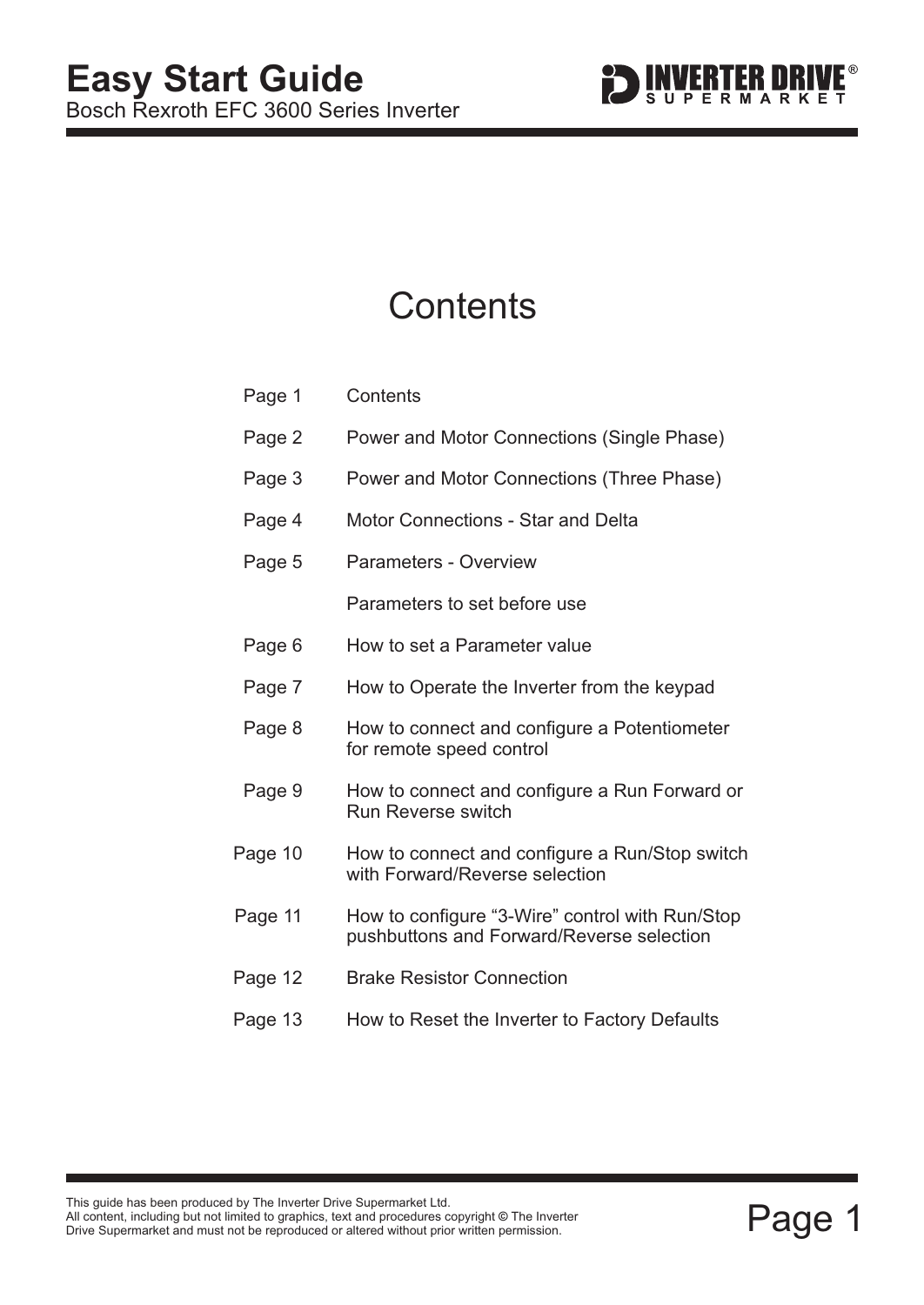### <span id="page-3-0"></span>1. Power and Motor Connections (Single Phase)





#### **Notes:**

The illustration above is based on the frame size B model (0.75kW). The terminal layout for sizes A, C and D (0.37kW, 1.5kW and 2.2kW is similar.

The order of the three phases determines the direction the motor turns.

#### **Important:**

Use screened SY cable between the Inverter and Motor to minimise electromagnetic interference.

Ensure the motor cable screen is earthed at the motor end.

This guide has been produced by The Inverter Drive Supermarket Ltd.<br>All content, including but not limited to graphics, text and procedures copyright © The Inverter<br>Drive Supermarket and must not be reproduced or altered w All content, including but not limited to graphics, text and procedures copyright © The Inverter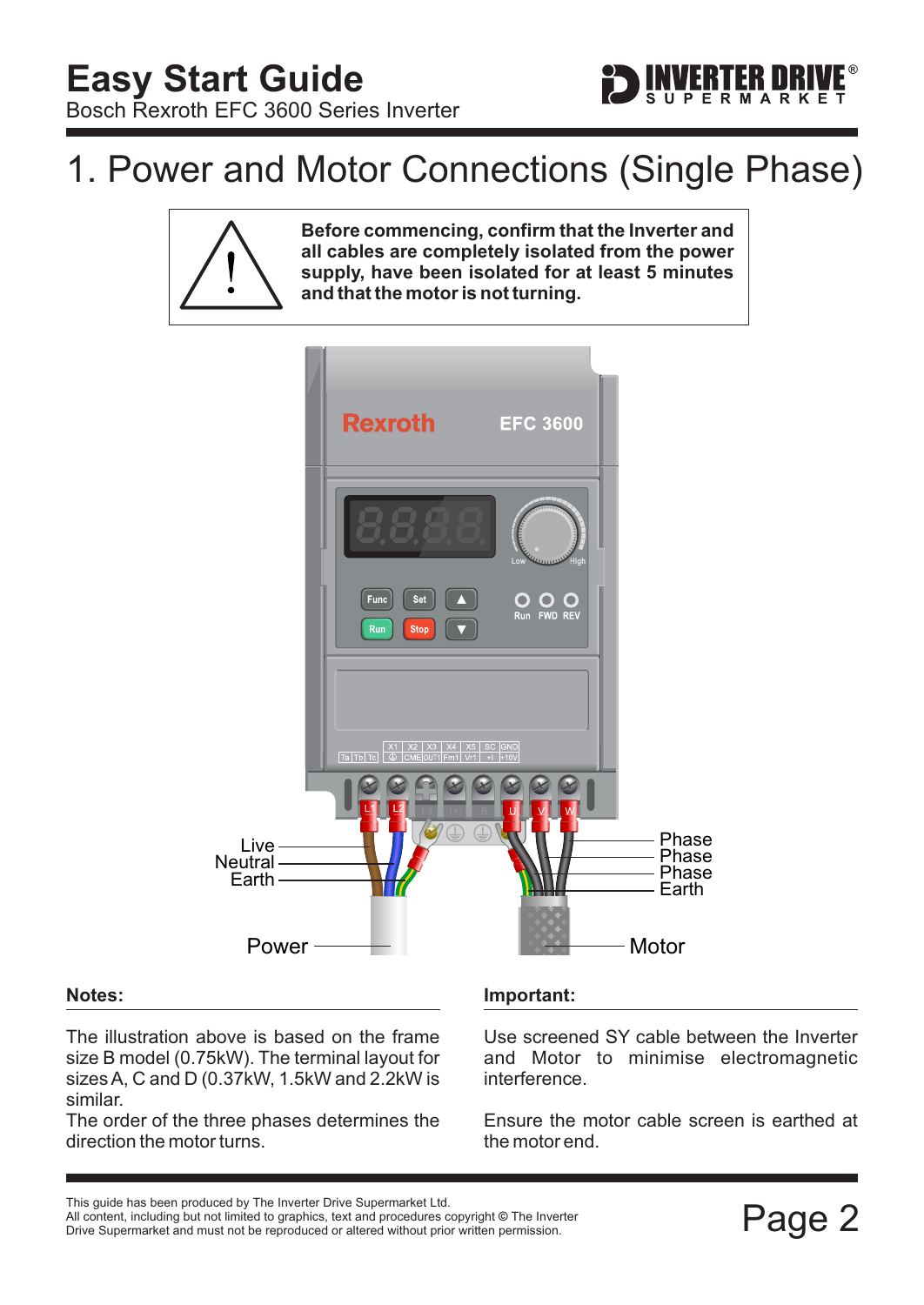### <span id="page-4-0"></span>2. Power and Motor Connections (Three Phase)





#### **Notes:**

The illustration above is based on the frame size B model (0.75kW). The terminal layout for other frame sizes is similar.

The order of the three motor phases determines the direction the motor turns.

The order of the three power phases is unimportant.

#### **Important:**

Use screened SY cable between the Inverter and Motor to minimise electromagnetic interference.

ERTER DRI

Ensure the motor cable screen is earthed at the motor end.

This guide has been produced by The Inverter Drive Supermarket Ltd.<br>All content, including but not limited to graphics, text and procedures copyright © The Inverter<br>Drive Supermarket and must not be reproduced or altered w All content, including but not limited to graphics, text and procedures copyright © The Inverter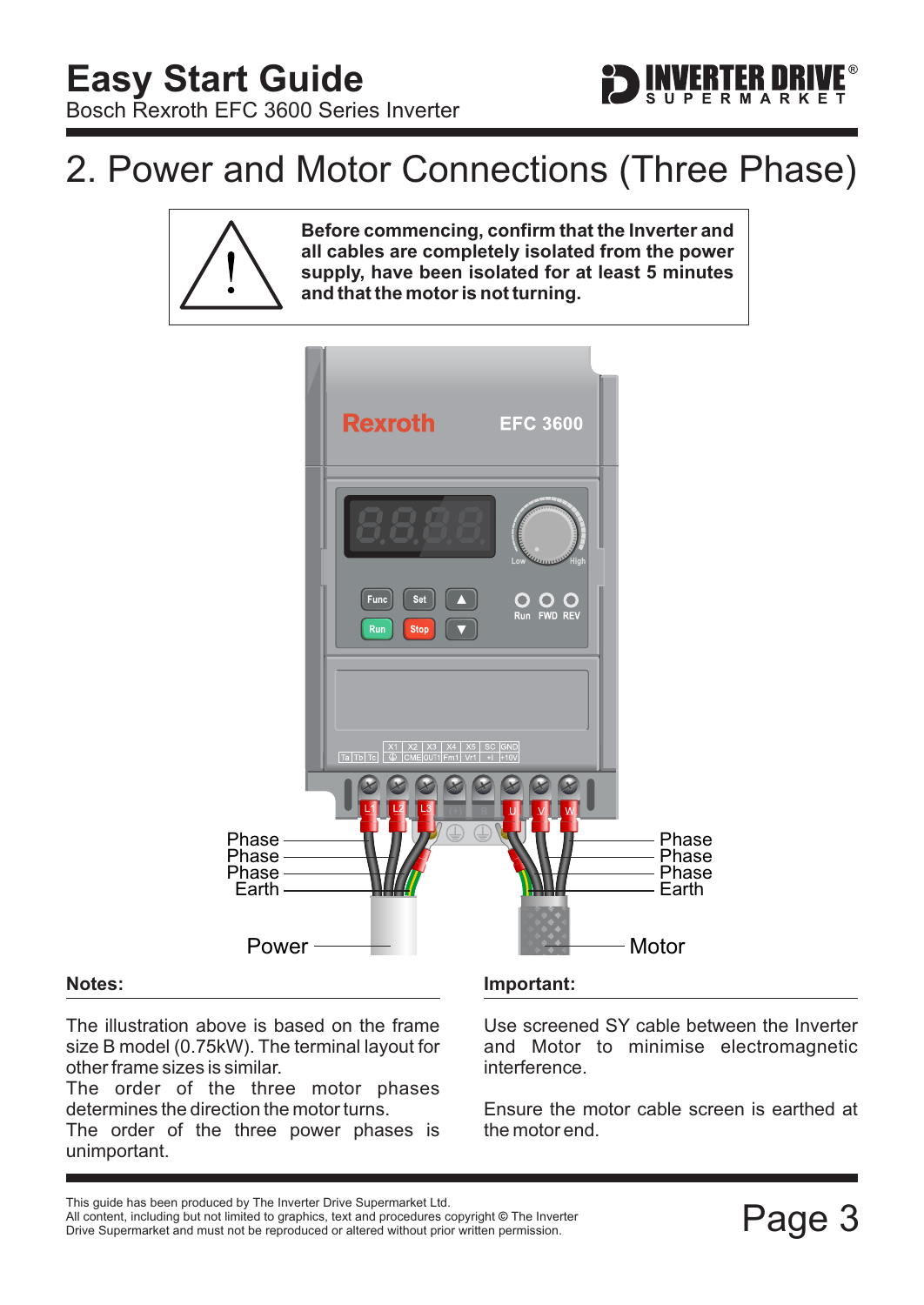

### <span id="page-5-0"></span>3. Motor Connections - Star and Delta

Dual voltage induction motors typically include terminal boxes with six points. The points can be connected together with links in one of two ways to suit one of the two rated voltages.

The two ways of connecting the links are shown below. These are known as "Star" (the higher voltage) or "Delta" (the lower voltage).



#### **The selection of Star or Delta is not optional and must match the supply voltage.**

Dual voltage motor nameplates include symbols to represent voltage and full load current in each configuration.

Delta is represented by a triangle and star by a Y (Wye).

#### **3.1 Motor connected in STAR (or Wye):**

For safety purposes, Star (shown opposite) is the default configuration for new motors and is sometimes known as "two at one side".

Only two links are required for Star. Double-up the links if changing from Delta to allow the motor to be changed to back in future.

The order of the three phases determines the direction the motor turns.

*Note that the cable screen and earth are connected together at the earth terminal.*

#### **3.2 Motor connected in DELTA:**

The link configuration is shown in the illustration opposite and is sometimes referred to as "three-a-breast".

The order of the three phases determines the direction the motor turns.

*Note that the cable screen and earth are connected together at the earth terminal.*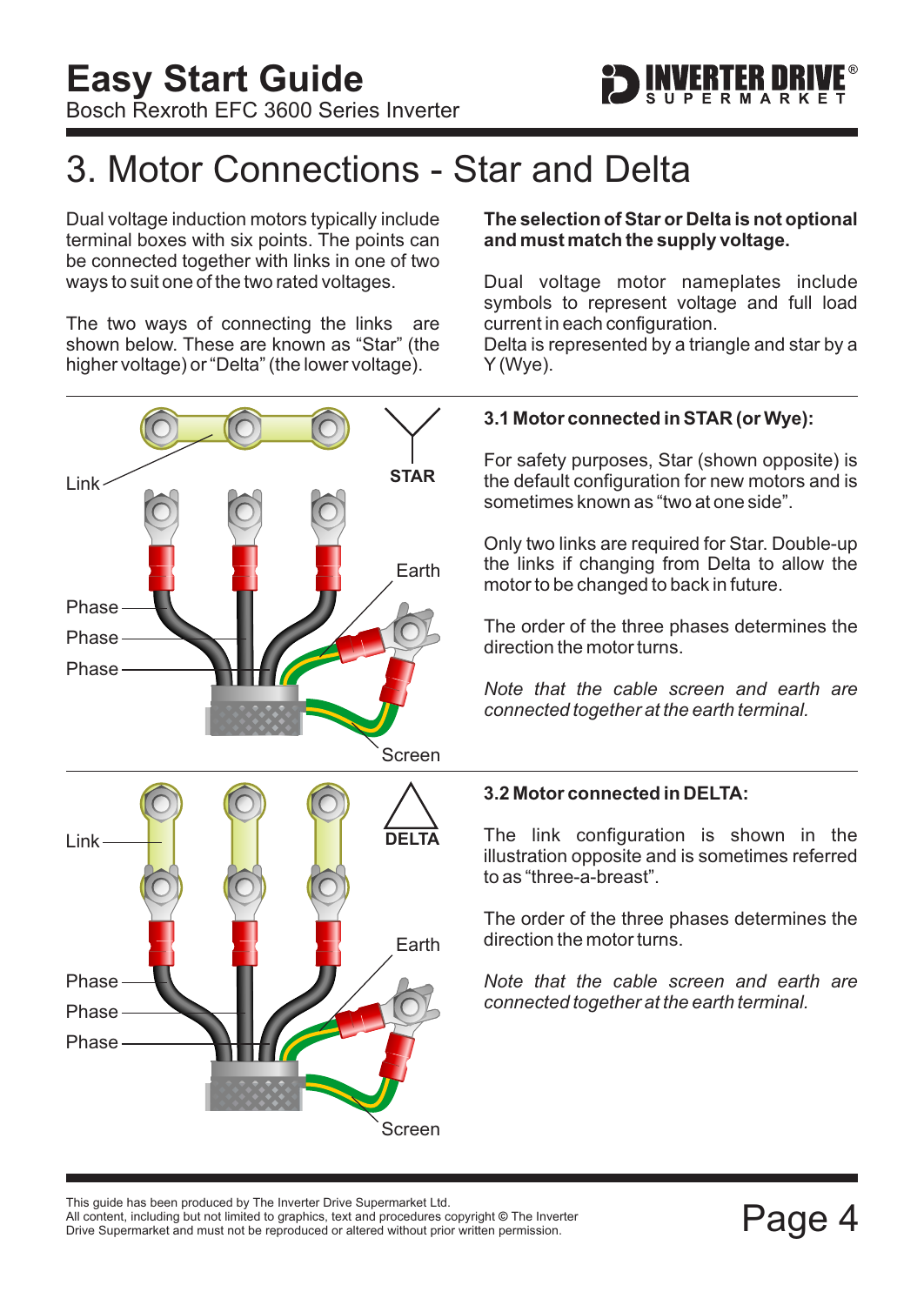### <span id="page-6-0"></span>4. Parameters - overview

The Inverter contains a number of settings which can be changed to tailor it for use in a wide range of applications. These settings are known as parameters.

Parameters are typically referred to by code or number (eg. s2.04 = Rated Motor Current) with a description available in the manual.

The parameters contain critical information essential to the correct operation of the Inverter. Therefore, they should at least be checked by the user before the Inverter is operated for the first time.

The parameters listed in section 5 are intended to provide a starting point to allow for basic operation of the EFC 3600 Inverter.

### 5. Parameters to set before use

Set the following parameters to allow the EFC 3600 to control a motor with Run, Stop and Speed Control from the keypad.

If any of the parameters have been changed previously, follow the procedure in [section 13](#page-14-0) to reset the Inverter to Factory Defaults.

#### **See [section 6](#page-7-0) to learn how to set a parameter value.**

| <b>Parameter</b> | <b>Description</b>              | How to set                                                                                  |
|------------------|---------------------------------|---------------------------------------------------------------------------------------------|
| b0.02            | Access to additional parameters | Set at 2 to enable Extended Parameters (Default is 0 for Basic Parameters).                 |
| b1.05            | <b>Maximum Frequency</b>        | Maximum frequency of the <i>Inverter</i> . Set to <b>50.00</b> for most applications.       |
| b1.06            | Upper Frequency                 | Maximum frequency of speed reference (eg. keypad dial). Set to 50.00 for most applications. |
| b1.07            | Minimum Frequency               | Set to 05.00 for most applications (Default is 00.00).                                      |
| b1.08            | Lower frequency mode            | Set to 1 to enable Minimum Frequency.                                                       |
| b1.20            | Acceleration ramp in seconds    | Default is 5. Increase or decrease if required.                                             |
| b1.21            | Deceleration ramp in seconds    | Default is 5. Increase or decrease if required.                                             |
| S0.00            | V/F curve mode                  | Default is 0. Set to 1 if the motor is driving a Fan or Pump.                               |
| S2.00            | Rated motor frequency in Hz     | Default is 50.00. Change to 60.00 for 60Hz motor only - otherwise set at 50.00              |
| S2.01            | Rated motor speed in rpm        | Set to match motor nameplate - eg. 1380                                                     |
| S2.02            | Rated motor power in kW         | Set to match motor nameplate - eg. 0.8 (for 0.75kW)                                         |
| S2.03            | Rated motor voltage             | Set to match motor nameplate - eg. 230                                                      |
| S2.04            | Rated motor current in A        | Set to match motor nameplate - eg. 3.34                                                     |

#### **5.1 Parameters to check and values to set**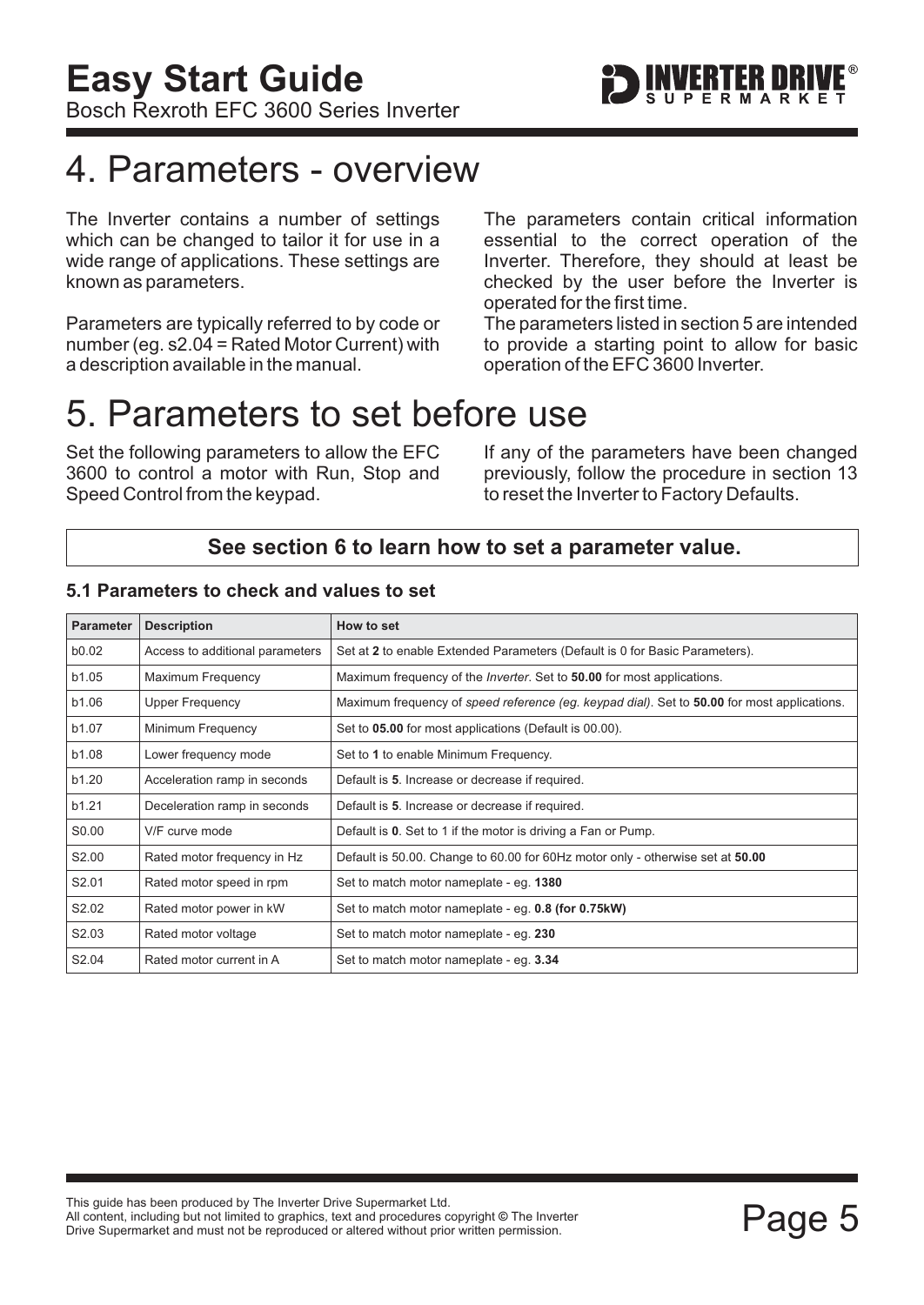

### <span id="page-7-0"></span>6. How to set a Parameter value



#### **6.1 Find Parameter Groups.**

This example demonstrates the steps required to set parameter b1.05 which is Maximum Frequency.

Press the "Func" key repeatedly until the display shows "-b0-" (shown in the illustration opposite).



#### **6.2 Find a Parameter Group eg. b1**

There are a total of 12 parameter groups when "Advanced Parameters" are enabled:-

| $\left[-50 - \left[-5 \ i - \right] - 50 - \left[-52 - \right] - 53 - \left[-53 - \right] - 50 - \right]$                                                                       |  |  |  |
|---------------------------------------------------------------------------------------------------------------------------------------------------------------------------------|--|--|--|
| $\left[ -\xi$ $\left[ -\xi \right] - \xi \right] - \xi \left[ -\xi \right] - \left[ -\xi \right] - \xi \left[ -\xi \right] - \xi \left[ -\xi \right] - \xi \left[ -\xi \right]$ |  |  |  |

Some parameter groups may be hidden when "Advanced Parameters" are not enabled. Press "Set" to select "-b1-".





#### **6.3 Find a Parameter eg. b1.05**

The display will show "b1.00" to indicate parameter 00 within group b1.

Use the up and down keys to navigate to parameter b1.05. Press the "Set" key to modify the parameter value.

Note that in some cases, the value of a parameter can be restricted by the value of another parameter.

#### **6.4 Change a Parameter value.**

Use the up and down keys to increase or decrease the value. Press and hold the up or down key to change the value more quickly.

Press the "Set" key to save changes. The display will show the next available parameter.

Press "Func" twice to exit.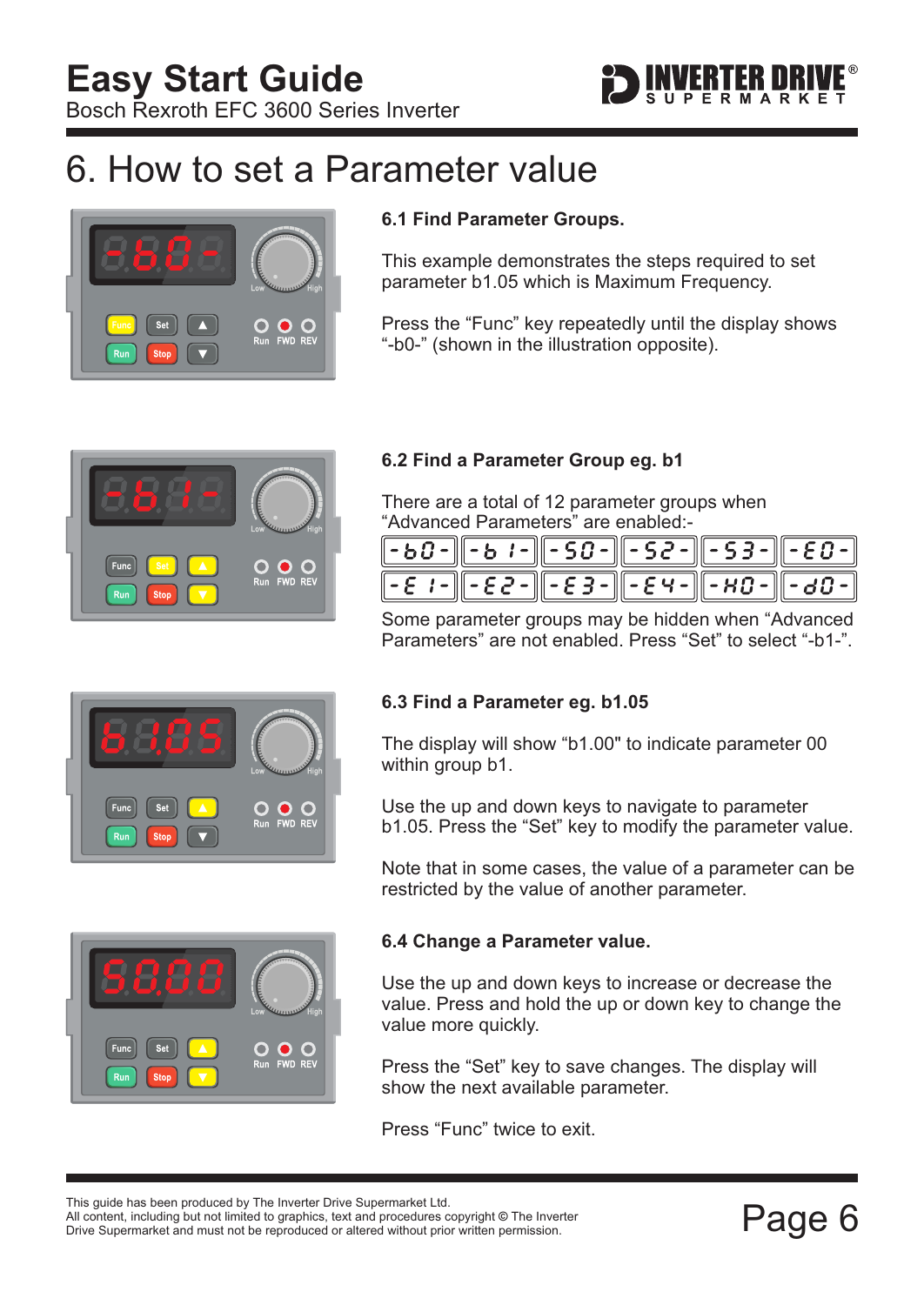## <span id="page-8-0"></span>7. How to operate the Inverter from the keypad



#### **7.1 Use the dial to set the required speed.**

The display will change to show the current speed reference in Hz.

The minimum speed reference is defined by parameter b1.07 and the maximum reference by b1.06.



#### **7.2 Press the green "Run" button to start the motor.**

Press the green button firmly to start the motor. The motor will accelerate to the speed set in 7.1 (above) in the time defined by parameter b1.20.

Motor speed can be changed whilst the motor is running by rotating the dial clockwise (faster) or anti-clockwise (slower). When the motor is running, the "Run" lamp will be illuminated.

#### **7.3 Press the red "Stop" button to stop the motor.**

The red button will stop the motor.

The time taken (in seconds) to stop the motor is determined by parameter b1.21.

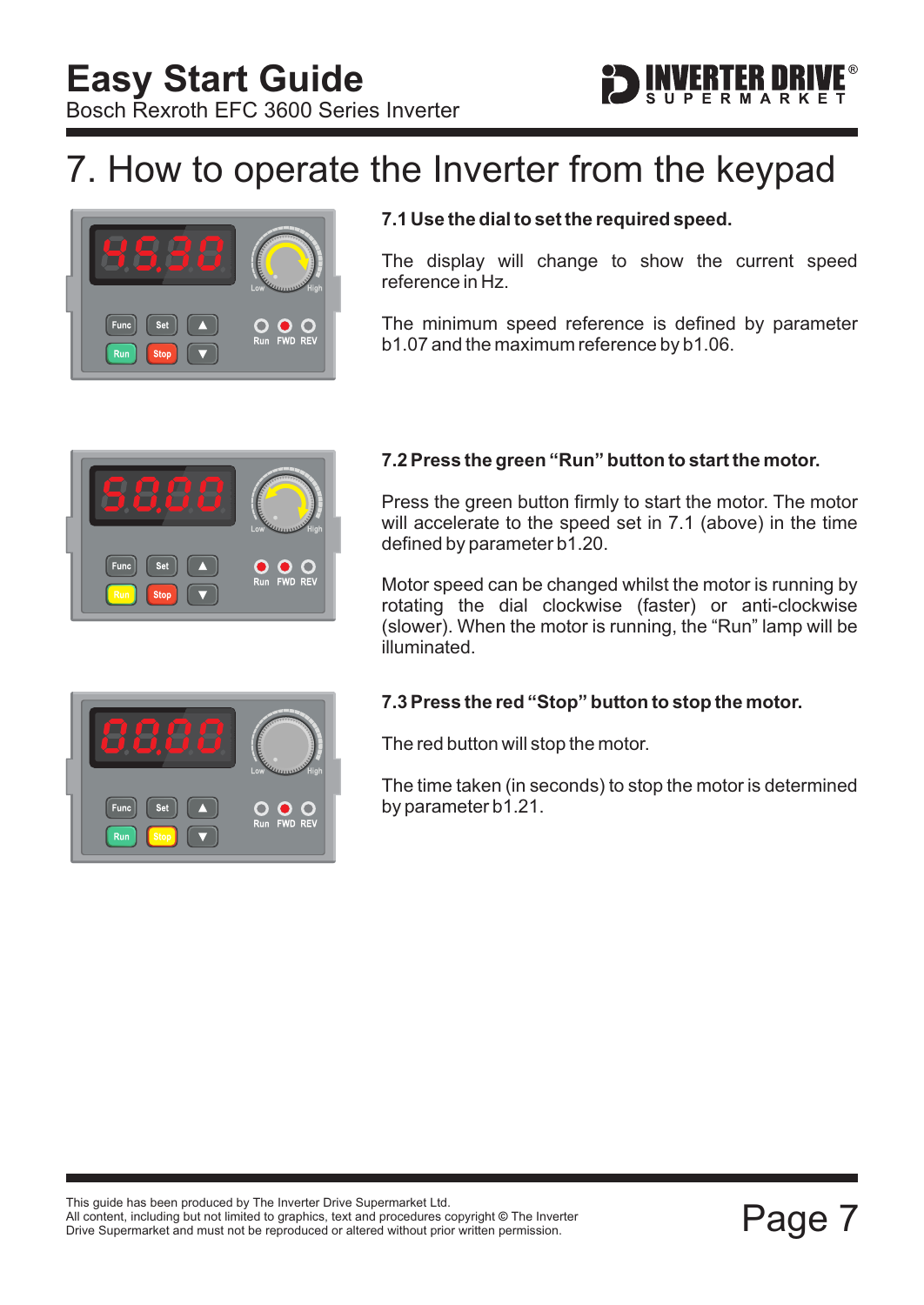### <span id="page-9-0"></span>8. How to connect and configure a Potentiometer for remote speed control

If the integrated dial on the keypad is unsuitable for the application, a remote Potentiometer can be used instead.

This provides the benefit of allowing motor speed to be controlled from a more convenient location such as a cabinet door (if the EFC 3600 is cabinet-mounted) or on the machine itself.

A Potentiometer of 10kOhm rating should be used.

The number of turns depends on the application but both single turn and ten turn Potentiometers are available from The Inverter Drive Supermarket at InverterDrive.com.

#### **8.1 Parameters to change for remote Potentiometer speed control**

| Parameter | <b>Description</b>              | How to set                                                                 |
|-----------|---------------------------------|----------------------------------------------------------------------------|
| b0.02     | Access to additional parameters | Default is 0 for Basic Parameters. Set at 2 to enable Extended Parameters. |
| b1.00     | <b>Frequency Setting Source</b> | Set to 2 to enable 0-10V via 10kOhm Potentiometer                          |
| E0.22     | Potentiometer Min Speed Hz      | Set to 05.00 for most applications.                                        |
| E0.24     | Potentiometer Max Speed Hz      | Set to 50.00 for most applications.                                        |



#### **8.2 Connecting the Potentiometer**

A wiring diagram is shown in the illustration opposite. The most important connection at the Potentiometer end is the centre terminal or "wiper".

The wiper will output a variable voltage between 0 and 10 volts and should be connected to the Vr1 terminal at the Inverter end. It is this voltage which provides the speed signal with 0V being slowest and 10V fastest.

The default output frequency at 0V is 0Hz. To change this, edit Parameter E0.22. The default output frequency at 10V is 50Hz. To change this, edit Parameter E0.24.

If the rotation of the Potentiometer is the opposite to that required (ie. turn anticlockwise to increase speed instead of clockwise) reverse connections +10V and GND.

Use shielded SY cable between Potentiometer and Inverter and ensure that the cable screen is connected to the earth IO terminal.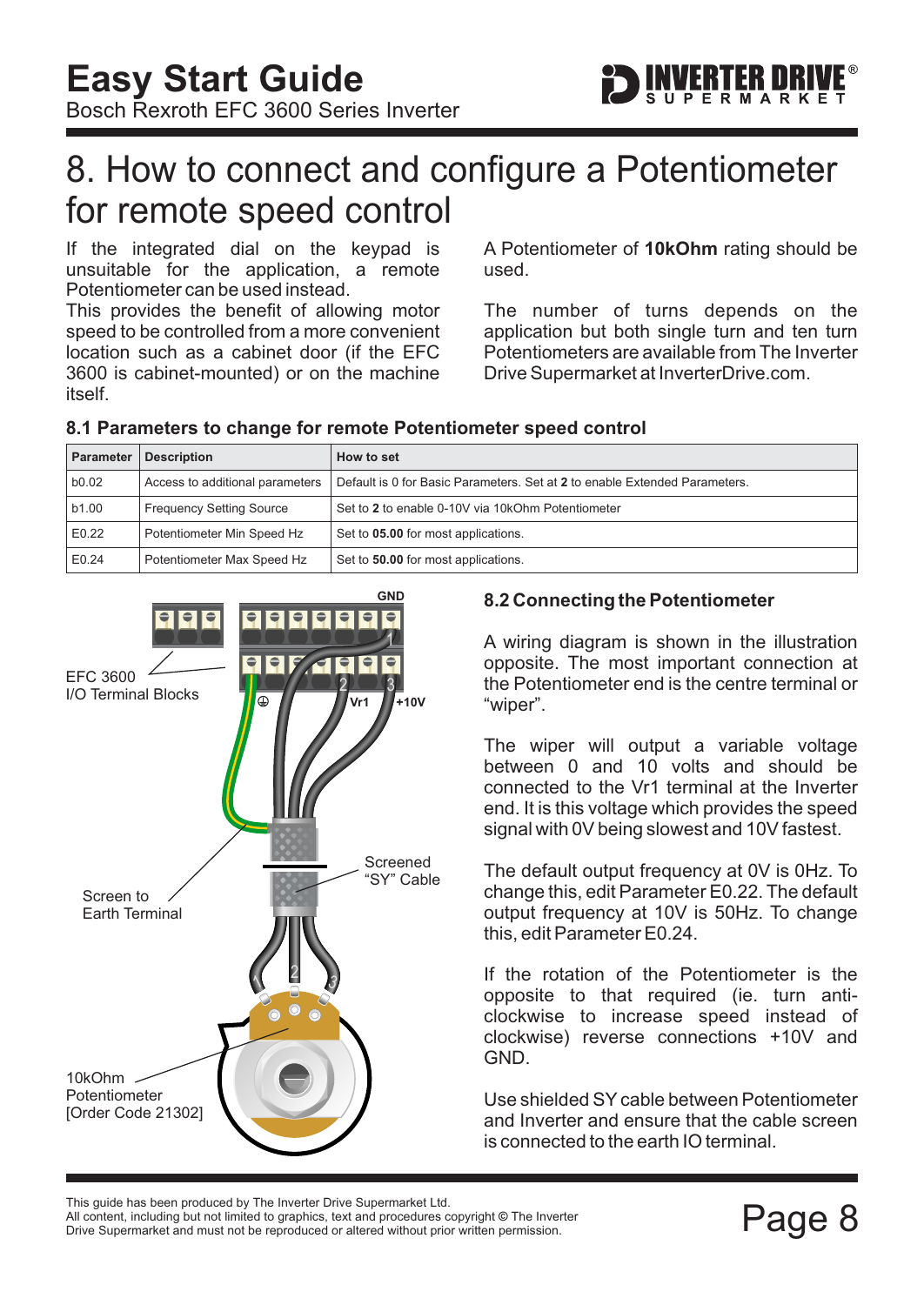### <span id="page-10-0"></span>9. How to connect and configure a Run Forward or Run Reverse switch

The parameters described in [Section 5](#page-6-0) enable Run/Stop operation via the red and green buttons on the Inverter.

If this is unsuitable for the application, a remote switch can be used instead.

This section explains how to enable 2-wire control with Run Forward / Stop / Run Reverse commands via a single selector switch.

Note that once this procedure is complete, the Run/Stop buttons on the Inverter can no longer be used.

| <b>Parameter</b> | <b>Description</b>              | How to set                                                                 |
|------------------|---------------------------------|----------------------------------------------------------------------------|
| b0.02            | Access to additional parameters | Default is 0 for Basic Parameters. Set at 2 to enable Extended Parameters. |
| b1.02            | <b>First RUN Command Source</b> | Set to 1 for IO Terminals on the Inverter                                  |
| E0.00            | 2-wire / 3-wire control         | Set to 0 for 2-wire control with Run/Forward or Run/Reverse                |
| E0.01            | Terminal X1 program             | Set to 23 for run forward command on X1                                    |
| E0.02            | Terminal X2 program             | Set to 24 for run reverse command on X2                                    |

#### **9.1 Parameters to change for remote Run/Stop**



**9.2 Connecting the Switch**

A wiring diagram is shown in the illustration opposite.

The SC terminal is a common connection for terminals X1-X5 and has no other function.

A suitable 3 position NO (Normally Open) switch should be installed between terminals SC, X1 and X2. The centre position should remain open circuit.

When a connection is made between terminals SC and X1, the motor will run forward. When terminals SC and X2 are connected, the motor will run in reverse.

Care should be taken to ensure that terminals X1 and X2 cannot be connected to SC at the same time or to each other.

Switch, 3 Position Normally Open "Run Forward / Stop / Run Reverse"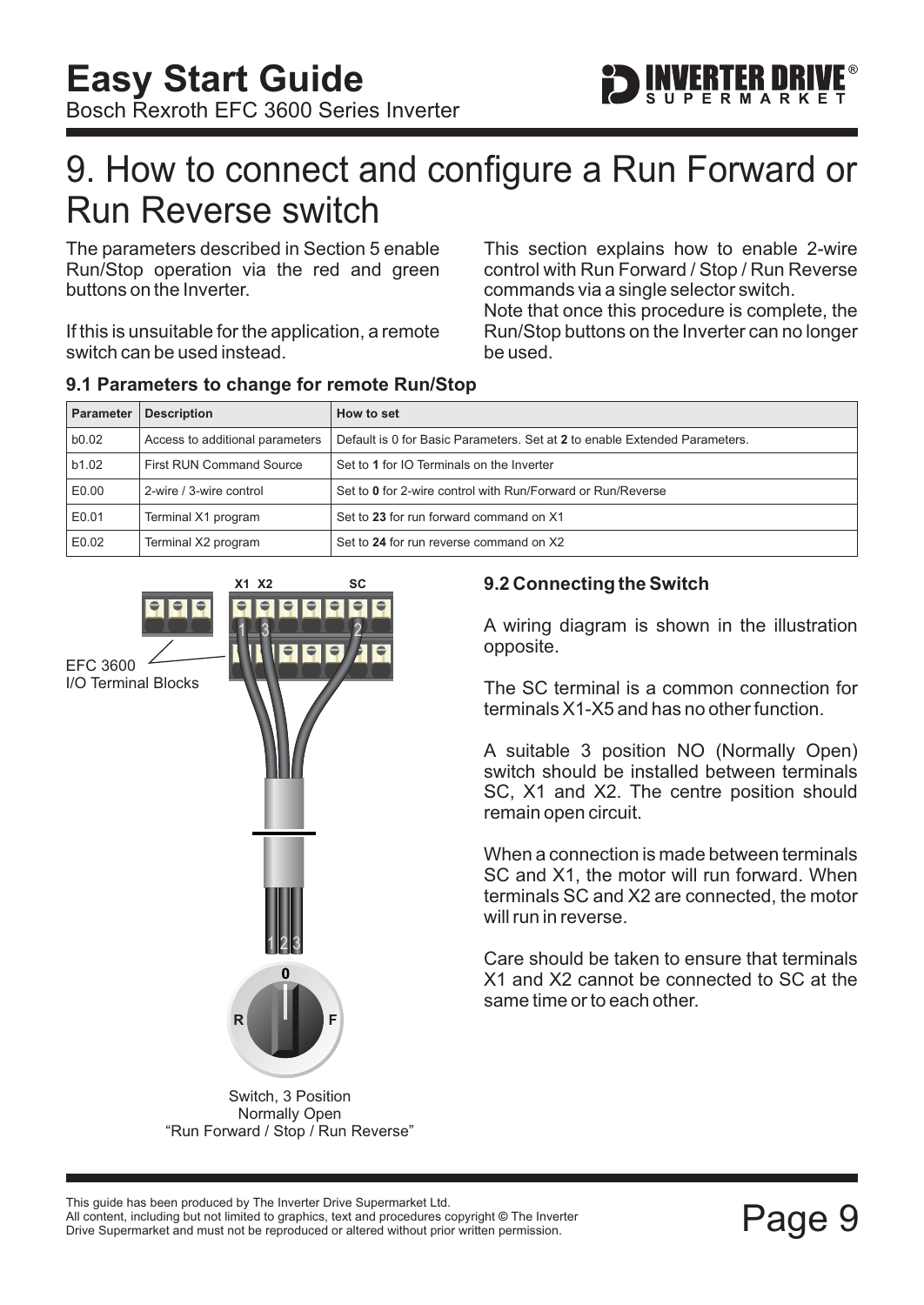

### <span id="page-11-0"></span>10. How to connect and configure a Run/Stop switch with Forward/Reverse selection

The parameters described in [Section 5](#page-6-0) enable Run/Stop operation via the red and green buttons on the Inverter.

If this is unsuitable for the application, remote switches can be used instead.

This section explains how to enable 2-wire control with Run/Stop and Forward/Reverse commands via separate selector switches. Note that once this procedure is complete, the Run/Stop buttons on the Inverter can no longer be used.

| <b>Parameter</b> | <b>Description</b>              | How to set                                                                 |
|------------------|---------------------------------|----------------------------------------------------------------------------|
| b0.02            | Access to additional parameters | Default is 0 for Basic Parameters. Set at 2 to enable Extended Parameters. |
| b1.02            | <b>First RUN Command Source</b> | Set to 1 for IO Terminals on the Inverter                                  |
| E0.00            | 2-wire / 3-wire control         | Set to 1 for 2-wire control with Run/Stop and Forward/Reverse              |
| E0.01            | Terminal X1 program             | Set to 23 for run forward command on X1                                    |
| E0.02            | Terminal X2 program             | Set to 24 for run reverse command on X2                                    |

#### **10.1 Parameters to change for remote Run/Stop**



#### **10.2 Connecting the Switch**

A wiring diagram is shown in the illustration opposite.

The SC terminal is a common connection for terminals X1-X5 and has no other function.

Two suitable 2 position NO (Normally Open) switches should be installed: One between terminals SC and X1 (Run/Stop) and the other between terminals SC and X2 (Forward/Reverse).

Note that the Forward/Reverse switch only selects the direction of rotation - it will not start or stop the motor.

If the application only requires the motor to turn in one direction, the Forward/Reverse switch can be omitted.

This guide has been produced by The Inverter Drive Supermarket Ltd.<br>All content, including but not limited to graphics, text and procedures copyright © The Inverter<br>Drive Supermarket and must not be reproduced or altered w All content, including but not limited to graphics, text and procedures copyright © The Inverter Drive Supermarket and must not be reproduced or altered without prior written permission.

**R**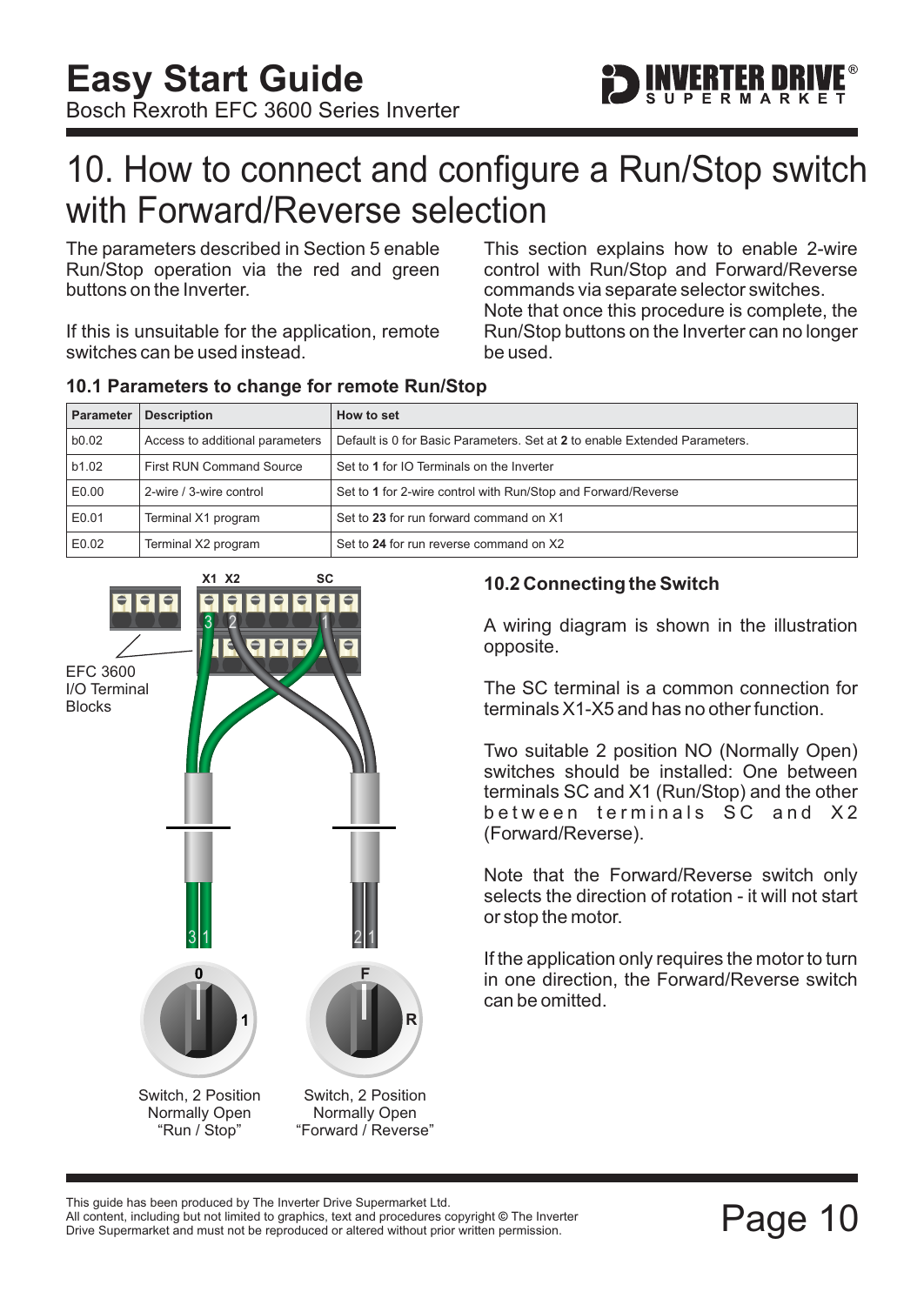

### <span id="page-12-0"></span>11. How to configure "3-Wire" control with Run/Stop pushbuttons and Forward/Reverse selection

The parameters described in [Section 5](#page-6-0) enable Run/Stop operation via the red and green buttons on the Inverter.

If this is unsuitable for the application, remote switches can be used instead.

**11.1 Parameters to change for remote 3-wire control**

This section explains how to enable 3-wire control with Run and Stop commands via separate pushbuttons and Forward/Reverse selection via a selector switch. Note that once this procedure is complete, the Run/Stop buttons on the Inverter can no longer be used.

| <b>Parameter</b> | <b>Description</b>              | How to set                                                                 |
|------------------|---------------------------------|----------------------------------------------------------------------------|
| b0.02            | Access to additional parameters | Default is 0 for Basic Parameters. Set at 2 to enable Extended Parameters. |
| b1.02            | <b>First RUN Command Source</b> | Set to 1 for IO Terminals on the Inverter                                  |
| E0.03            | Terminal X3 program             | Set to 7 for 3-wire running control on X3                                  |
| E0.00            | 2-wire / 3-wire control         | Set to 2 for 3-wire control with Forward/Reverse selection                 |
| E0.01            | Terminal X1 program             | Set to 23 for run forward command on X1                                    |
| E0.02            | Terminal X2 program             | Set to 24 for run reverse command on X2                                    |



#### **11.2 Connecting the Switches**

A wiring diagram is shown in the illustration opposite. The SC terminal is a common connection for terminals X1-X5 and has no other function.

For "Run" and "Stop", two suitable pushbuttons should be installed. The "Run" pushbutton should include a Normally Open contact between terminals SC and X1 and the "Stop" a Normally Closed contact between terminals SC and X3.

For "Forward/Reverse" a suitable 2 position NO (Normally Open) switch should be installed between terminals SC and X2.

A momentary connection between SC and X1 will start the motor. It will continue to run until the connection between SC and X3 is broken.

or stop the motor. If the application only requires the motor to turn in one direction, the Forward/Reverse switch can be omitted. Note that the Forward/Reverse switch only selects the direction of rotation - it will not start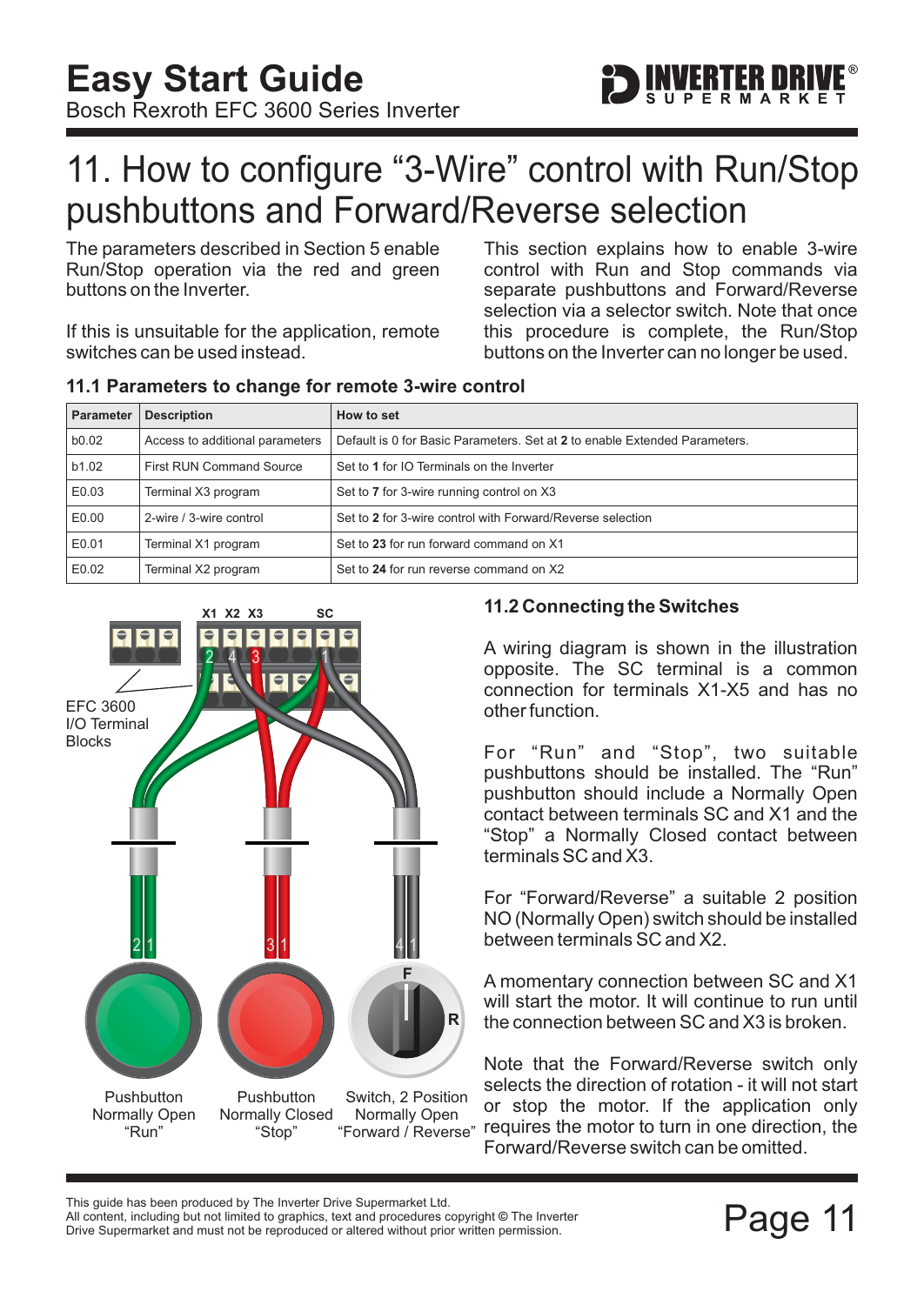

### <span id="page-13-0"></span>12. Brake Resistor Connection

**Before commencing, confirm that the Inverter and all cables are completely isolated from the power supply, have been isolated for at least 5 minutes and that the motor is not turning.**

High inertia loads can cause overvoltage trips during deceleration and lead to "OE-3" error messages. In many cases, the solution is to increase the deceleration time to compensate.

However, if the application requires it, dynamic braking can be enabled to maintain or reduce deceleration times by absorbing the energy generated by such loads.

A Brake Resistor is first installed to absorb braking energy and dissipate it as heat. The resistor must be correctly sized for both the Inverter and application.

Then, the "brake chopper" within the Inverter is enabled. This detects excessive braking energy and redirects it to the resistor when required.

| 12.1 Parameters to change for Dynamic Braking |
|-----------------------------------------------|
|-----------------------------------------------|

|        | <b>Parameter Description</b>   | How to set                                                                                                   |
|--------|--------------------------------|--------------------------------------------------------------------------------------------------------------|
| b0.02  |                                | Access to additional parameters   Default is 0 for Basic Parameters. Set at 2 to enable Extended Parameters. |
| ⊢E4.01 | Overvoltage prevention setting | Set to 2 for Stall protection disabled, braking enabled.                                                     |



### **12.2 Connecting the Resistor**

A wiring diagram is shown in the illustration opposite. Connect the brake resistor to the B and (+) Terminals on the Inverter. The order of the connections is unimportant.

The braking resistor may get hot during operation. Ensure that it is mounted in a suitable position at least 10cm away from other items.

It is important that a resistor of the correct rating is used. Consult the manufacturer's manual or product listing on InverterDrive.com  $\mathbf{B}$   $\mathbf{B}$   $\mathbf{B}$   $\mathbf{C}$   $\mathbf{C}$  for further information.